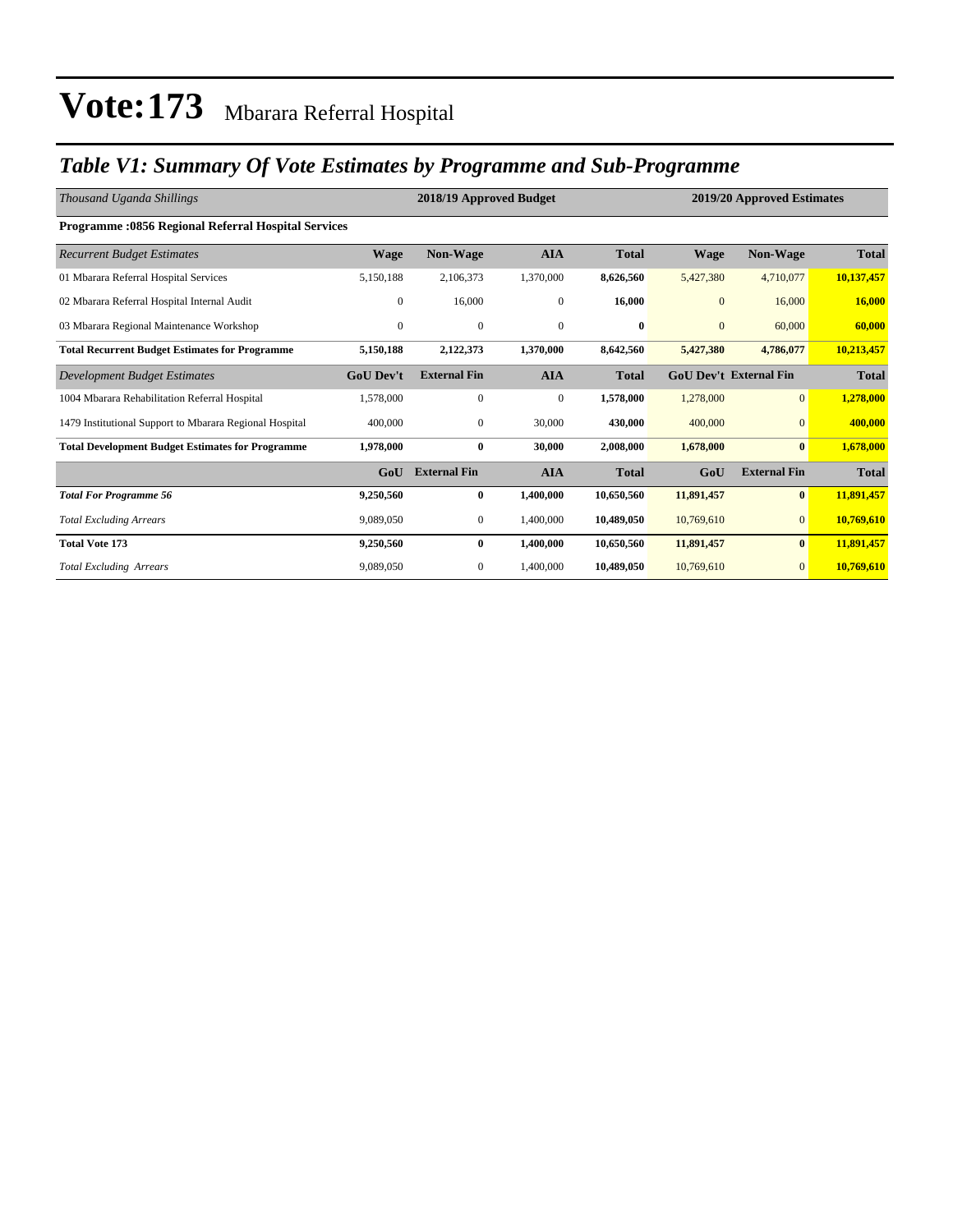### *Table V2: Summary Vote Estimates by Item*

| Thousand Uganda Shillings                                   |           | 2018/19 Approved Budget |           |           |           | 2019/20Approved Estimates |              |  |
|-------------------------------------------------------------|-----------|-------------------------|-----------|-----------|-----------|---------------------------|--------------|--|
|                                                             | GoU       | <b>External Fin</b>     | AIA       | Total     | GoU       | <b>External Fin</b>       | <b>Total</b> |  |
| <b>Employees, Goods and Services (Outputs Provided)</b>     | 7,111,050 | $\bf{0}$                | 1,370,000 | 8,481,050 | 9,091,610 | $\bf{0}$                  | 9,091,610    |  |
| 211101 General Staff Salaries                               | 5,150,188 | $\bf{0}$                | $\bf{0}$  | 5,150,188 | 5,427,380 | $\bf{0}$                  | 5,427,380    |  |
| 211102 Contract Staff Salaries                              | 0         | $\bf{0}$                | 250,000   | 250,000   | $\bf{0}$  | $\bf{0}$                  | $\bf{0}$     |  |
| 211103 Allowances (Inc. Casuals, Temporary)                 | 60,000    | $\bf{0}$                | 370,000   | 430,000   | 489,970   | $\bf{0}$                  | 489,970      |  |
| 212101 Social Security Contributions                        | $\bf{0}$  | $\bf{0}$                | 40,000    | 40,000    | 27,700    | $\bf{0}$                  | 27,700       |  |
| 212102 Pension for General Civil Service                    | 351,802   | $\bf{0}$                | $\bf{0}$  | 351,802   | 448,955   | $\bf{0}$                  | 448,955      |  |
| 213001 Medical expenses (To employees)                      | 10,000    | $\bf{0}$                | 6,000     | 16,000    | 10,000    | $\bf{0}$                  | 10,000       |  |
| 213002 Incapacity, death benefits and funeral expenses      | 8,000     | $\bf{0}$                | $\bf{0}$  | 8,000     | 8,000     | $\bf{0}$                  | 8,000        |  |
| 213004 Gratuity Expenses                                    | 484,256   | $\bf{0}$                | $\bf{0}$  | 484,256   | 699,701   | $\bf{0}$                  | 699,701      |  |
| 221001 Advertising and Public Relations                     | 3,000     | $\bf{0}$                | $\bf{0}$  | 3,000     | 3,000     | $\bf{0}$                  | 3,000        |  |
| 221002 Workshops and Seminars                               | 7,000     | $\bf{0}$                | $\bf{0}$  | 7,000     | 9,000     | $\bf{0}$                  | 9,000        |  |
| 221003 Staff Training                                       | 8,400     | $\bf{0}$                | $\bf{0}$  | 8,400     | 10,400    | $\bf{0}$                  | 10,400       |  |
| 221007 Books, Periodicals & Newspapers                      | 5,320     | $\bf{0}$                | $\bf{0}$  | 5,320     | 6,640     | $\bf{0}$                  | 6,640        |  |
| 221008 Computer supplies and Information Technology<br>(TT) | 12,000    | $\bf{0}$                | 35,000    | 47,000    | 12,000    | $\bf{0}$                  | 12,000       |  |
| 221009 Welfare and Entertainment                            | 30,240    | $\bf{0}$                | 6,400     | 36,640    | 30,240    | $\bf{0}$                  | 30,240       |  |
| 221010 Special Meals and Drinks                             | 40,380    | $\bf{0}$                | 12,000    | 52,380    | 40,380    | $\bf{0}$                  | 40,380       |  |
| 221011 Printing, Stationery, Photocopying and Binding       | 70,024    | $\bf{0}$                | 30,000    | 100,024   | 107,324   | $\bf{0}$                  | 107,324      |  |
| 221012 Small Office Equipment                               | 2,400     | $\bf{0}$                | 2,000     | 4,400     | 2,400     | $\bf{0}$                  | 2,400        |  |
| 221014 Bank Charges and other Bank related costs            | $\bf{0}$  | $\bf{0}$                | 1,600     | 1,600     | $\bf{0}$  | $\bf{0}$                  | $\bf{0}$     |  |
| 221016 IFMS Recurrent costs                                 | 5,000     | $\bf{0}$                | $\bf{0}$  | 5,000     | 5,000     | $\bf{0}$                  | 5,000        |  |
| 221020 IPPS Recurrent Costs                                 | $\bf{0}$  | $\bf{0}$                | $\bf{0}$  | $\bf{0}$  | 6,100     | $\bf{0}$                  | 6,100        |  |
| 222001 Telecommunications                                   | 15,360    | $\bf{0}$                | 12,000    | 27,360    | 15,360    | $\bf{0}$                  | 15,360       |  |
| 222002 Postage and Courier                                  | 300       | $\bf{0}$                | $\bf{0}$  | 300       | 300       | $\bf{0}$                  | 300          |  |
| 222003 Information and communications technology<br>(ICT)   | 0         | $\bf{0}$                | $\bf{0}$  | $\bf{0}$  | 600       | $\bf{0}$                  | 600          |  |
| 223001 Property Expenses                                    | 20,000    | $\bf{0}$                | 12,000    | 32,000    | 20,000    | $\bf{0}$                  | 20,000       |  |
| 223004 Guard and Security services                          | 4,000     | $\bf{0}$                | $\bf{0}$  | 4,000     | 4,000     | $\bf{0}$                  | 4,000        |  |
| 223005 Electricity                                          | 242,778   | $\bf{0}$                | 4,000     | 246,778   | 525,578   | $\bf{0}$                  | 525,578      |  |
| 223006 Water                                                | 252,280   | $\bf{0}$                | 2,000     | 254,280   | 202,280   | $\bf{0}$                  | 202,280      |  |
| 223007 Other Utilities- (fuel, gas, firewood, charcoal)     | 4,800     | $\bf{0}$                | $\bf{0}$  | 4,800     | 5,620     | $\bf{0}$                  | 5,620        |  |
| 224001 Medical Supplies                                     | 0         | $\boldsymbol{0}$        | 380,000   | 380,000   | 350,000   | $\bf{0}$                  | 350,000      |  |
| 224004 Cleaning and Sanitation                              | 96,000    | $\bf{0}$                | 50,000    | 146,000   | 116,000   | $\bf{0}$                  | 116,000      |  |
| 224005 Uniforms, Beddings and Protective Gear               | 11,000    | $\bf{0}$                | 28,000    | 39,000    | 56,000    | $\bf{0}$                  | 56,000       |  |
| 225001 Consultancy Services- Short term                     | 3,000     | $\bf{0}$                | $\bf{0}$  | 3,000     | 3,000     | $\bf{0}$                  | 3,000        |  |
| 227001 Travel inland                                        | 76,000    | $\bf{0}$                | $\bf{0}$  | 76,000    | 159,000   | $\bf{0}$                  | 159,000      |  |
| 227002 Travel abroad                                        | 1,500     | 0                       | $\bf{0}$  | 1,500     | 1,500     | $\bf{0}$                  | 1,500        |  |
| 227003 Carriage, Haulage, Freight and transport hire        | $\bf{0}$  | $\bf{0}$                | $\bf{0}$  | $\bf{0}$  | 2,000     | $\bf{0}$                  | 2,000        |  |
| 227004 Fuel, Lubricants and Oils                            | 50,316    | $\bf{0}$                | 64,000    | 114,316   | 50,316    | $\bf{0}$                  | 50,316       |  |
| 228001 Maintenance - Civil                                  | 23,600    | $\boldsymbol{0}$        | 30,000    | 53,600    | 43,600    | $\bf{0}$                  | 43,600       |  |
| 228002 Maintenance - Vehicles                               | 21,000    | $\boldsymbol{0}$        | $\bf{0}$  | 21,000    | 21,000    | $\bf{0}$                  | 21,000       |  |
| 228003 Maintenance – Machinery, Equipment $\&$<br>Furniture | 21,000    | $\bf{0}$                | 20,000    | 41,000    | 96,000    | $\bf{0}$                  | 96,000       |  |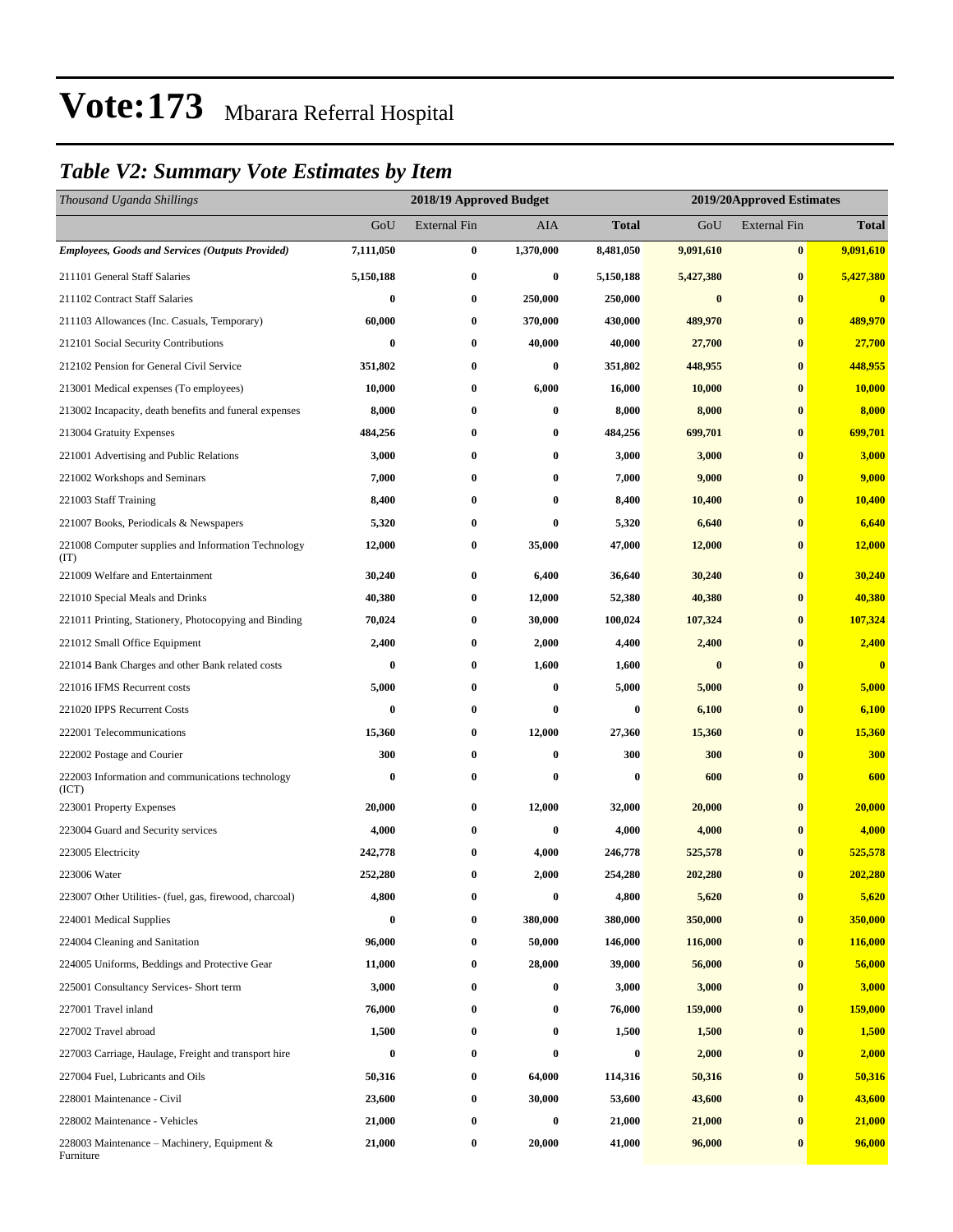| 228004 Maintenance – Other                                   | 20,106    | $\bf{0}$     | 15,000    | 35,106     | 70,106     | $\bf{0}$     | 70,106       |
|--------------------------------------------------------------|-----------|--------------|-----------|------------|------------|--------------|--------------|
| 273102 Incapacity, death benefits and funeral expenses       | $\bf{0}$  | $\bf{0}$     | $\bf{0}$  | $\bf{0}$   | 5,160      | $\bf{0}$     | 5,160        |
| <b>Investment</b> (Capital Purchases)                        | 1,978,000 | $\bf{0}$     | 30,000    | 2,008,000  | 1,678,000  | $\bf{0}$     | 1,678,000    |
| 312101 Non-Residential Buildings                             | 1,000,000 | $\bf{0}$     | 0         | 1,000,000  | 678,000    | $\bf{0}$     | 678,000      |
| 312102 Residential Buildings                                 | 178,000   | $\bf{0}$     | $\bf{0}$  | 178,000    | 600,000    | $\mathbf{0}$ | 600,000      |
| 312201 Transport Equipment                                   | 400,000   | $\bf{0}$     | $\bf{0}$  | 400,000    | $\bf{0}$   | $\mathbf{0}$ | $\mathbf{0}$ |
| 312212 Medical Equipment                                     | 400,000   | $\bf{0}$     | 30,000    | 430,000    | 400,000    | $\bf{0}$     | 400,000      |
| <b>Arrears</b>                                               | 161,510   | $\bf{0}$     | $\bf{0}$  | 161,510    | 1,121,847  | $\bf{0}$     | 1,121,847    |
| 321605 Domestic arrears (Budgeting)                          | 49,156    | $\bf{0}$     | 0         | 49,156     | $\bf{0}$   | $\mathbf{0}$ | $\bf{0}$     |
| 321608 General Public Service Pension arrears<br>(Budgeting) | $\bf{0}$  | $\bf{0}$     | $\bf{0}$  | $\bf{0}$   | 886,816    | $\bf{0}$     | 886,816      |
| 321614 Electricity arrears (Budgeting)                       | 112,354   | $\bf{0}$     | $\bf{0}$  | 112,354    | 235,030    | $\bf{0}$     | 235,030      |
| <b>Grand Total Vote 173</b>                                  | 9,250,560 | $\bf{0}$     | 1,400,000 | 10,650,560 | 11,891,457 | $\bf{0}$     | 11,891,457   |
| <b>Total Excluding Arrears</b>                               | 9,089,050 | $\mathbf{0}$ | 1,400,000 | 10,489,050 | 10,769,610 | $\Omega$     | 10,769,610   |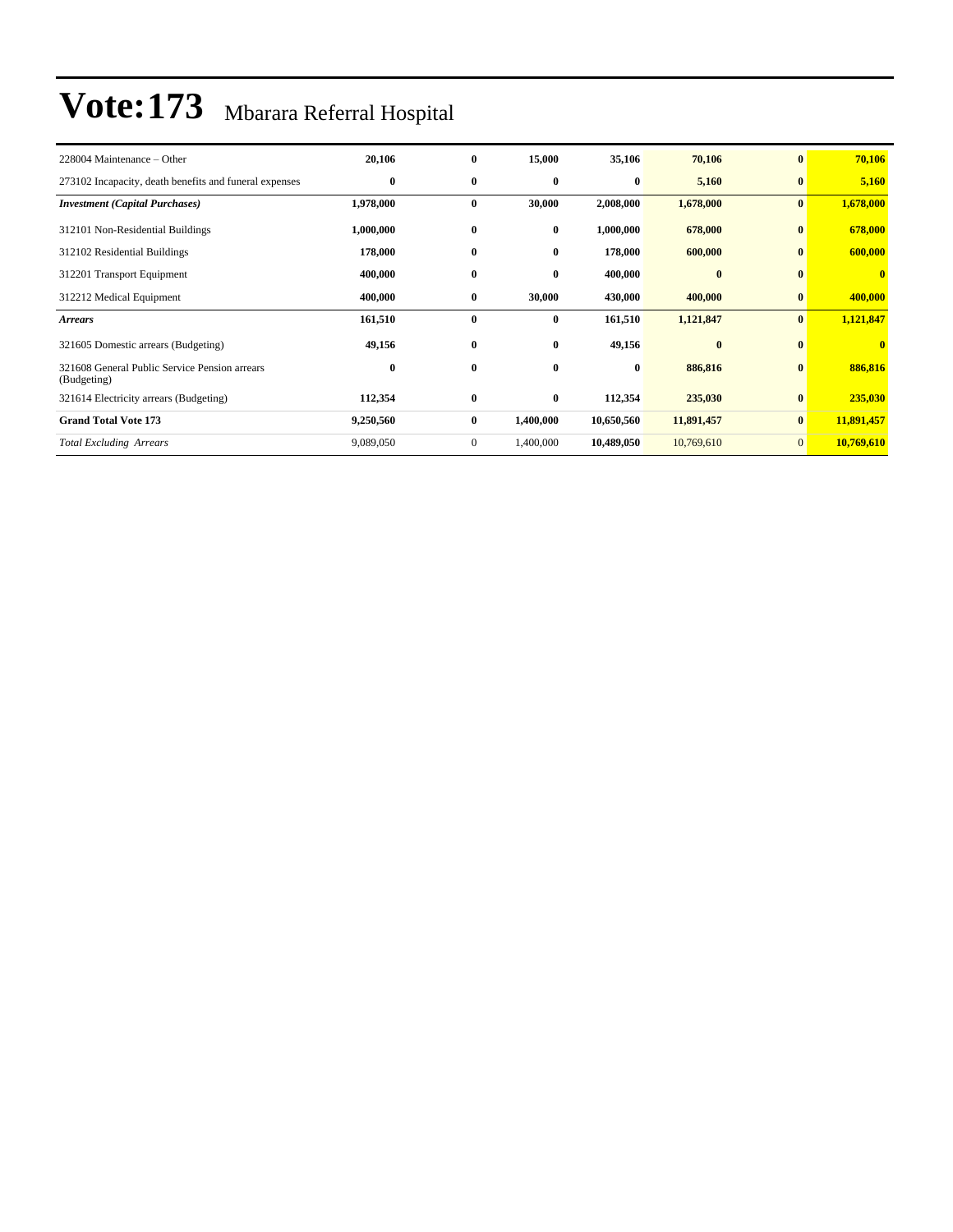#### *Table V3: Detailed Estimates by Programme, Sub Programme, Output and Item*

#### *Programme :0856 Regional Referral Hospital Services*

*Recurrent Budget Estimates*

#### **SubProgramme 01 Mbarara Referral Hospital Services**

| Thousand Uganda Shillings                                |                  | 2018/19 Approved Budget |                  | 2019/20 Approved Estimates |                  |                  |                |
|----------------------------------------------------------|------------------|-------------------------|------------------|----------------------------|------------------|------------------|----------------|
| <b>Outputs Provided</b>                                  | Wage             | Non Wage                | AIA              | <b>Total</b>               | Wage             | Non Wage         | <b>Total</b>   |
| Output 085601 Inpatient services                         |                  |                         |                  |                            |                  |                  |                |
| 211103 Allowances (Inc. Casuals, Temporary)              | $\boldsymbol{0}$ | 12,000                  | 150,000          | 162,000                    | $\mathbf{0}$     | 12,000           | 12,000         |
| 212101 Social Security Contributions                     | $\boldsymbol{0}$ | $\boldsymbol{0}$        | 20,000           | 20,000                     | $\boldsymbol{0}$ | $\mathbf{0}$     | $\bf{0}$       |
| 213001 Medical expenses (To employees)                   | $\boldsymbol{0}$ | 4,000                   | 6,000            | 10,000                     | $\mathbf{0}$     | 4,000            | 4,000          |
| 213002 Incapacity, death benefits and funeral expenses   | $\boldsymbol{0}$ | 4,000                   | $\mathbf{0}$     | 4,000                      | $\mathbf{0}$     | 4,000            | 4,000          |
| 221002 Workshops and Seminars                            | $\boldsymbol{0}$ | 3,000                   | $\boldsymbol{0}$ | 3,000                      | $\mathbf{0}$     | 3,000            | 3,000          |
| 221003 Staff Training                                    | $\boldsymbol{0}$ | 2,400                   | $\boldsymbol{0}$ | 2,400                      | $\mathbf{0}$     | 2,400            | 2,400          |
| 221008 Computer supplies and Information Technology (IT) | $\boldsymbol{0}$ | $\boldsymbol{0}$        | 10,000           | 10,000                     | $\boldsymbol{0}$ | $\mathbf{0}$     | $\bf{0}$       |
| 221009 Welfare and Entertainment                         | $\boldsymbol{0}$ | 8,000                   | 3,000            | 11,000                     | $\mathbf{0}$     | 8,000            | 8,000          |
| 221010 Special Meals and Drinks                          | $\boldsymbol{0}$ | 9,980                   | 8,000            | 17,980                     | $\boldsymbol{0}$ | 9,980            | 9,980          |
| 221011 Printing, Stationery, Photocopying and Binding    | $\boldsymbol{0}$ | 20,800                  | 20,000           | 40,800                     | $\mathbf{0}$     | 20,800           | 20,800         |
| 221012 Small Office Equipment                            | $\boldsymbol{0}$ | 1,200                   | $\boldsymbol{0}$ | 1,200                      | $\mathbf{0}$     | 1,200            | 1,200          |
| 222001 Telecommunications                                | $\boldsymbol{0}$ | 2,360                   | 8,000            | 10,360                     | $\mathbf{0}$     | 2,360            | 2,360          |
| 223001 Property Expenses                                 | $\boldsymbol{0}$ | 16,000                  | 8,000            | 24,000                     | $\mathbf{0}$     | 16,000           | 16,000         |
| 223005 Electricity                                       | $\boldsymbol{0}$ | 83,000                  | 4,000            | 87,000                     | $\boldsymbol{0}$ | 143,000          | <b>143,000</b> |
| 223006 Water                                             | $\boldsymbol{0}$ | 115,280                 | 2,000            | 117,280                    | $\boldsymbol{0}$ | 65,280           | 65,280         |
| 223007 Other Utilities- (fuel, gas, firewood, charcoal)  | $\boldsymbol{0}$ | 4,800                   | $\boldsymbol{0}$ | 4,800                      | $\mathbf{0}$     | 4,800            | 4,800          |
| 224001 Medical Supplies                                  | $\boldsymbol{0}$ | $\boldsymbol{0}$        | 380,000          | 380,000                    | $\boldsymbol{0}$ | $\mathbf{0}$     | $\bf{0}$       |
| 224004 Cleaning and Sanitation                           | $\boldsymbol{0}$ | 34,000                  | 40,000           | 74,000                     | $\mathbf{0}$     | 34,000           | 34,000         |
| 224005 Uniforms, Beddings and Protective Gear            | $\boldsymbol{0}$ | $\boldsymbol{0}$        | 28,000           | 28,000                     | $\mathbf{0}$     | $\boldsymbol{0}$ | $\bf{0}$       |
| 227001 Travel inland                                     | $\boldsymbol{0}$ | 8,000                   | $\boldsymbol{0}$ | 8,000                      | $\mathbf{0}$     | 8,000            | 8,000          |
| 227004 Fuel, Lubricants and Oils                         | $\boldsymbol{0}$ | 8,000                   | 36,000           | 44,000                     | $\mathbf{0}$     | 8,000            | 8,000          |
| 228001 Maintenance - Civil                               | $\boldsymbol{0}$ | 6,000                   | $\mathbf{0}$     | 6,000                      | $\mathbf{0}$     | 6,000            | 6,000          |
| 228003 Maintenance - Machinery, Equipment & Furniture    | $\boldsymbol{0}$ | 8,000                   | $\boldsymbol{0}$ | 8,000                      | $\boldsymbol{0}$ | 8,000            | 8,000          |
| <b>Total Cost of Output 01</b>                           | 0                | 350,820                 | 723,000          | 1,073,820                  | 0                | 360,820          | 360,820        |
| Output 085602 Outpatient services                        |                  |                         |                  |                            |                  |                  |                |
| 211103 Allowances (Inc. Casuals, Temporary)              | $\boldsymbol{0}$ | 8,000                   | 50,000           | 58,000                     | $\boldsymbol{0}$ | 8,000            | 8,000          |
| 213001 Medical expenses (To employees)                   | $\boldsymbol{0}$ | 2,000                   | $\boldsymbol{0}$ | 2,000                      | $\boldsymbol{0}$ | 2,000            | 2,000          |
| 213002 Incapacity, death benefits and funeral expenses   | $\boldsymbol{0}$ | 2,000                   | $\boldsymbol{0}$ | 2,000                      | $\boldsymbol{0}$ | 2,000            | 2,000          |
| 221002 Workshops and Seminars                            | $\boldsymbol{0}$ | 2,000                   | $\boldsymbol{0}$ | 2,000                      | $\boldsymbol{0}$ | 2,000            | 2,000          |
| 221003 Staff Training                                    | $\boldsymbol{0}$ | 4,000                   | $\boldsymbol{0}$ | 4,000                      | $\boldsymbol{0}$ | 4,000            | 4,000          |
| 221008 Computer supplies and Information Technology (IT) | $\boldsymbol{0}$ | 1,000                   | $\boldsymbol{0}$ | 1,000                      | $\mathbf{0}$     | 1,000            | 1,000          |
| 221009 Welfare and Entertainment                         | $\boldsymbol{0}$ | 6,000                   | $\mathbf{0}$     | 6,000                      | $\mathbf{0}$     | 6,000            | 6,000          |
| 221010 Special Meals and Drinks                          | $\boldsymbol{0}$ | 4,400                   | 2,000            | 6,400                      | $\boldsymbol{0}$ | 4,400            | 4,400          |
| 221011 Printing, Stationery, Photocopying and Binding    | $\boldsymbol{0}$ | 10,200                  | 10,000           | 20,200                     | $\mathbf{0}$     | 10,200           | 10,200         |
| 222001 Telecommunications                                | $\boldsymbol{0}$ | 1,500                   | 2,000            | 3,500                      | $\mathbf{0}$     | 1,500            | 1,500          |
| 223005 Electricity                                       | $\boldsymbol{0}$ | 50,000                  | $\boldsymbol{0}$ | 50,000                     | $\boldsymbol{0}$ | 110,000          | 110,000        |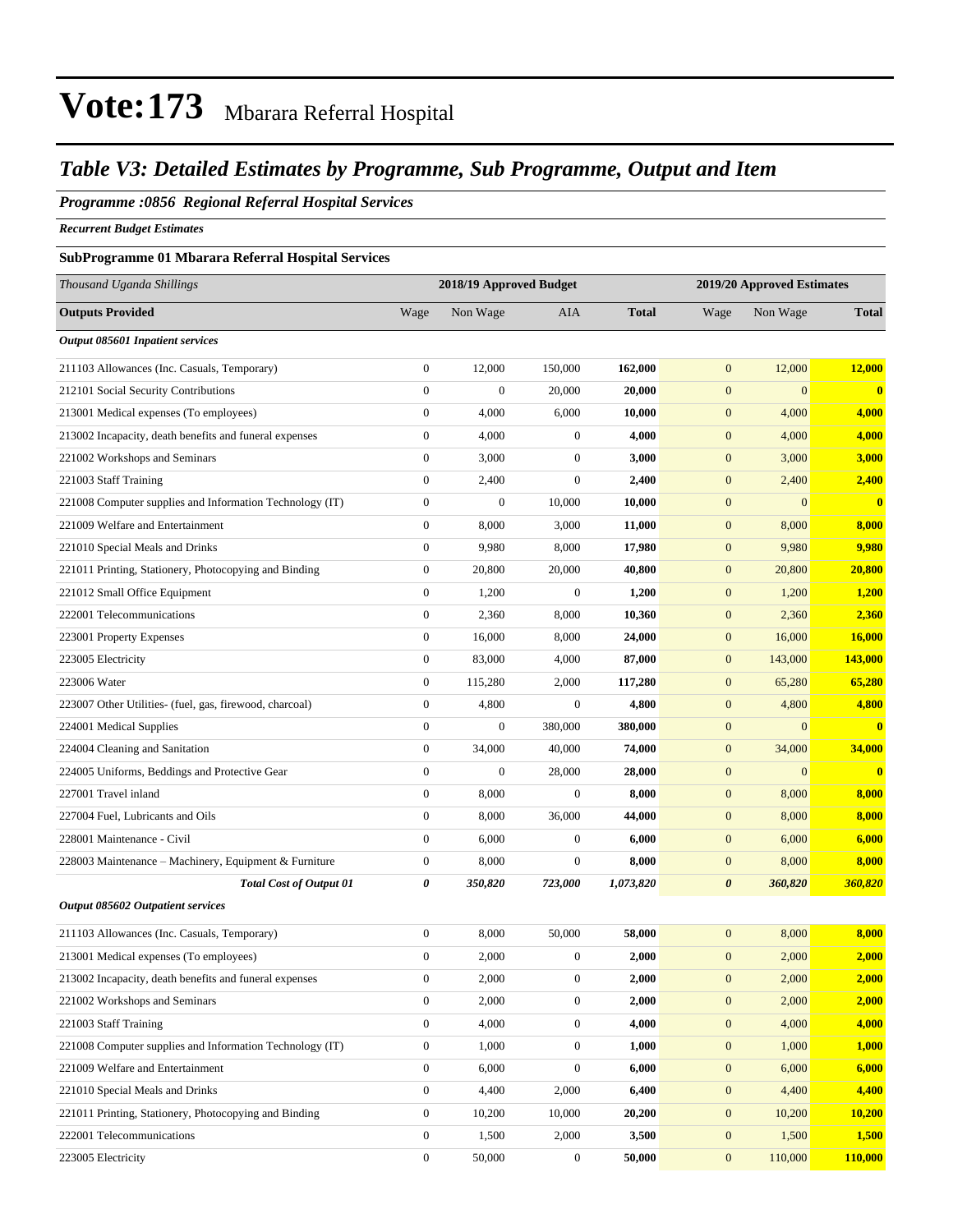| 223006 Water                                             | $\boldsymbol{0}$ | 33,000           | $\boldsymbol{0}$ | 33,000    | $\boldsymbol{0}$      | 33,000       | 33,000       |
|----------------------------------------------------------|------------------|------------------|------------------|-----------|-----------------------|--------------|--------------|
| 224004 Cleaning and Sanitation                           | $\boldsymbol{0}$ | 20,000           | 10,000           | 30,000    | $\mathbf{0}$          | 20,000       | 20,000       |
| 227001 Travel inland                                     | $\mathbf{0}$     | 16,000           | $\boldsymbol{0}$ | 16,000    | $\boldsymbol{0}$      | 16,000       | 16,000       |
| 227004 Fuel, Lubricants and Oils                         | $\mathbf{0}$     | 6,000            | $\boldsymbol{0}$ | 6,000     | $\mathbf{0}$          | 6,000        | 6,000        |
| 228001 Maintenance - Civil                               | $\boldsymbol{0}$ | 4,000            | 30,000           | 34,000    | $\mathbf{0}$          | 4,000        | 4,000        |
| 228002 Maintenance - Vehicles                            | $\boldsymbol{0}$ | 11,000           | $\boldsymbol{0}$ | 11,000    | $\boldsymbol{0}$      | 11,000       | 11,000       |
| 228003 Maintenance - Machinery, Equipment & Furniture    | $\mathbf{0}$     | 2,600            | $\boldsymbol{0}$ | 2,600     | $\mathbf{0}$          | 2,600        | 2,600        |
| <b>Total Cost of Output 02</b>                           | 0                | 183,700          | 104,000          | 287,700   | $\boldsymbol{\theta}$ | 243,700      | 243,700      |
| Output 085604 Diagnostic services                        |                  |                  |                  |           |                       |              |              |
| 211103 Allowances (Inc. Casuals, Temporary)              | $\boldsymbol{0}$ | 8,000            | 100,000          | 108,000   | $\mathbf{0}$          | 8,000        | 8,000        |
| 212101 Social Security Contributions                     | $\boldsymbol{0}$ | $\mathbf{0}$     | 20,000           | 20,000    | $\mathbf{0}$          | $\mathbf{0}$ | $\bf{0}$     |
| 221003 Staff Training                                    | $\mathbf{0}$     | 1,000            | $\boldsymbol{0}$ | 1,000     | $\mathbf{0}$          | 1,000        | 1,000        |
| 221008 Computer supplies and Information Technology (IT) | $\boldsymbol{0}$ | 2,000            | 20,000           | 22,000    | $\boldsymbol{0}$      | 2,000        | 2,000        |
| 221009 Welfare and Entertainment                         | $\boldsymbol{0}$ | 2,000            | 3,000            | 5,000     | $\boldsymbol{0}$      | 2,000        | 2,000        |
| 221010 Special Meals and Drinks                          | $\mathbf{0}$     | 5,000            | $\boldsymbol{0}$ | 5,000     | $\boldsymbol{0}$      | 5,000        | 5,000        |
| 221011 Printing, Stationery, Photocopying and Binding    | $\boldsymbol{0}$ | 8,000            | $\boldsymbol{0}$ | 8,000     | $\boldsymbol{0}$      | 8,000        | 8,000        |
| 222001 Telecommunications                                | $\boldsymbol{0}$ | 1,000            | 2,000            | 3,000     | $\boldsymbol{0}$      | 1,000        | 1,000        |
| 223001 Property Expenses                                 | $\boldsymbol{0}$ | 2,000            | 4,000            | 6,000     | $\boldsymbol{0}$      | 2,000        | 2,000        |
| 223005 Electricity                                       | $\boldsymbol{0}$ | 39,000           | $\boldsymbol{0}$ | 39,000    | $\boldsymbol{0}$      | 99,000       | 99,000       |
| 223006 Water                                             | $\mathbf{0}$     | 83,000           | $\boldsymbol{0}$ | 83,000    | $\boldsymbol{0}$      | 83,000       | 83,000       |
| 224004 Cleaning and Sanitation                           | $\boldsymbol{0}$ | 6,000            | $\boldsymbol{0}$ | 6,000     | $\boldsymbol{0}$      | 6,000        | 6,000        |
| 227001 Travel inland                                     | $\mathbf{0}$     | 4,000            | $\boldsymbol{0}$ | 4,000     | $\boldsymbol{0}$      | 4,000        | 4,000        |
|                                                          |                  |                  |                  |           |                       |              |              |
| 228003 Maintenance - Machinery, Equipment & Furniture    | $\boldsymbol{0}$ | 8,000            | $\boldsymbol{0}$ | 8,000     | $\mathbf{0}$          | 8,000        | 8,000        |
| <b>Total Cost of Output 04</b>                           | 0                | 169,000          | 149,000          | 318,000   | $\boldsymbol{\theta}$ | 229,000      | 229,000      |
| Output 085605 Hospital Management and support services   |                  |                  |                  |           |                       |              |              |
| 211101 General Staff Salaries                            | 5,150,188        | $\boldsymbol{0}$ | $\boldsymbol{0}$ | 5,150,188 | 5,427,380             | $\mathbf{0}$ | 5,427,380    |
| 211102 Contract Staff Salaries                           | $\boldsymbol{0}$ | $\boldsymbol{0}$ | 250,000          | 250,000   | $\boldsymbol{0}$      | $\mathbf{0}$ | $\bf{0}$     |
| 211103 Allowances (Inc. Casuals, Temporary)              | $\boldsymbol{0}$ | 6,000            | 50,000           | 56,000    | $\boldsymbol{0}$      | 432,970      | 432,970      |
| 212101 Social Security Contributions                     | $\boldsymbol{0}$ | $\mathbf{0}$     | $\boldsymbol{0}$ | $\bf{0}$  | $\boldsymbol{0}$      | 27,700       | 27,700       |
| 212102 Pension for General Civil Service                 | $\boldsymbol{0}$ | 351,802          | $\boldsymbol{0}$ | 351,802   | $\mathbf{0}$          | 448,955      | 448,955      |
| 213001 Medical expenses (To employees)                   | $\boldsymbol{0}$ | 2,000            | $\boldsymbol{0}$ | 2,000     | $\mathbf{0}$          | 2,000        | 2,000        |
| 213002 Incapacity, death benefits and funeral expenses   | $\boldsymbol{0}$ | 2,000            | $\boldsymbol{0}$ | 2,000     | $\boldsymbol{0}$      | 2,000        | 2,000        |
| 213004 Gratuity Expenses                                 | $\boldsymbol{0}$ | 484,256          | $\boldsymbol{0}$ | 484,256   | $\boldsymbol{0}$      | 699,701      | 699,701      |
| 221001 Advertising and Public Relations                  | $\boldsymbol{0}$ | 3,000            | $\boldsymbol{0}$ | 3,000     | $\boldsymbol{0}$      | 3,000        | 3,000        |
| 221002 Workshops and Seminars                            | $\boldsymbol{0}$ | 2,000            | $\boldsymbol{0}$ | 2,000     | $\boldsymbol{0}$      | 2,000        | 2,000        |
| 221003 Staff Training                                    | $\boldsymbol{0}$ | 1,000            | $\boldsymbol{0}$ | 1,000     | $\mathbf{0}$          | 1,000        | <b>1,000</b> |
| 221007 Books, Periodicals & Newspapers                   | $\boldsymbol{0}$ | 4,000            | $\boldsymbol{0}$ | 4,000     | $\mathbf{0}$          | 5,320        | 5,320        |
| 221008 Computer supplies and Information Technology (IT) | $\boldsymbol{0}$ | 4,400            | 5,000            | 9,400     | $\mathbf{0}$          | 4,400        | 4,400        |
| 221009 Welfare and Entertainment                         | $\boldsymbol{0}$ | 7,420            | 400              | 7,820     | $\boldsymbol{0}$      | 7,420        | 7,420        |
| 221010 Special Meals and Drinks                          | $\boldsymbol{0}$ | 9,000            | 2,000            | 11,000    | $\boldsymbol{0}$      | 9,000        | 9,000        |
| 221011 Printing, Stationery, Photocopying and Binding    | $\boldsymbol{0}$ | 7,000            | $\boldsymbol{0}$ | 7,000     | $\boldsymbol{0}$      | 44,300       | 44,300       |
| 221012 Small Office Equipment                            | $\boldsymbol{0}$ | 1,200            | 2,000            | 3,200     | $\boldsymbol{0}$      | 1,200        | 1,200        |
| 221014 Bank Charges and other Bank related costs         | $\boldsymbol{0}$ | $\boldsymbol{0}$ | 1,600            | 1,600     | $\mathbf{0}$          | $\mathbf{0}$ | $\bf{0}$     |
| 221016 IFMS Recurrent costs                              | $\boldsymbol{0}$ | 5,000            | $\boldsymbol{0}$ | 5,000     | $\boldsymbol{0}$      | 5,000        | 5,000        |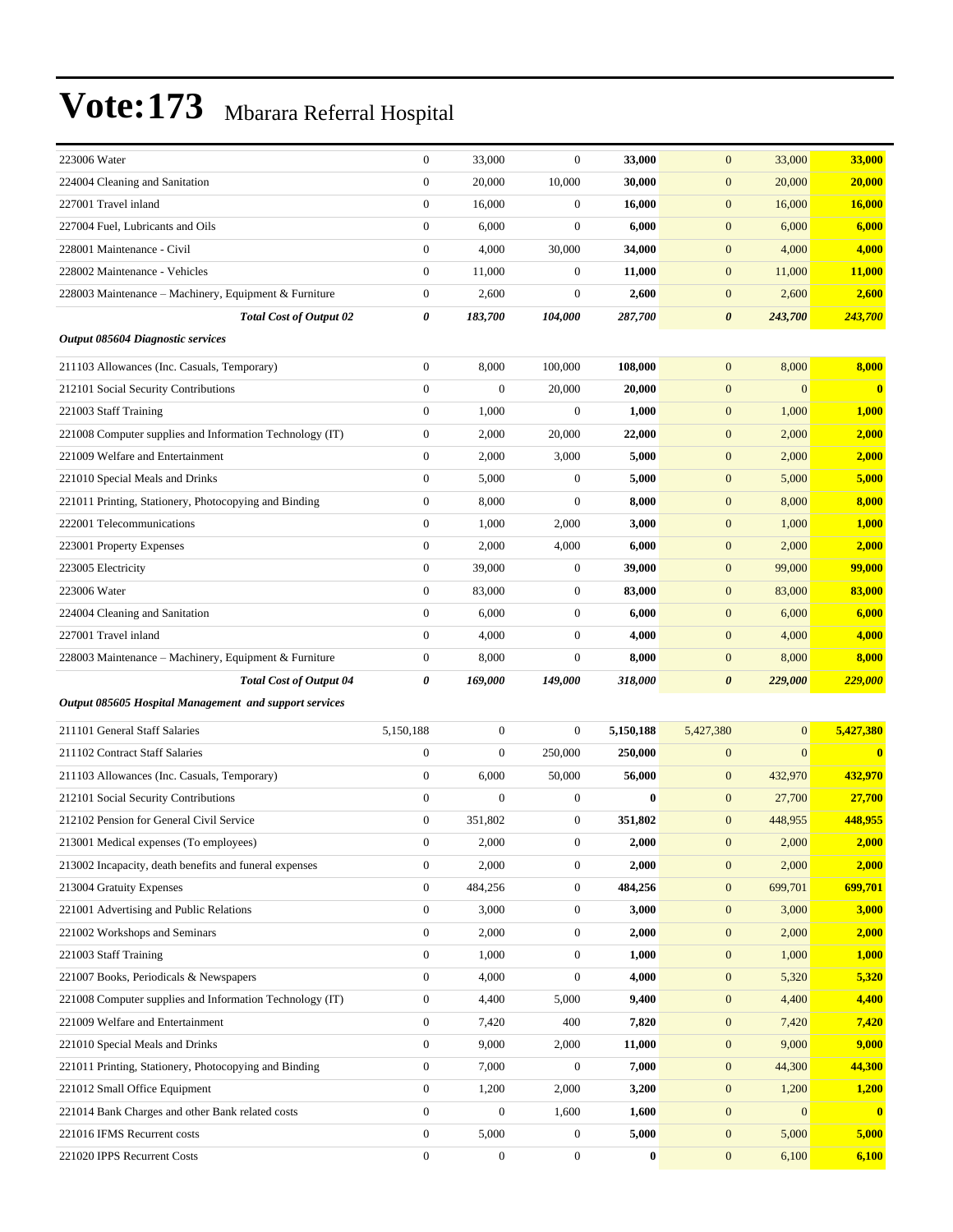| 222001 Telecommunications                               | $\boldsymbol{0}$ | 9,600            | $\boldsymbol{0}$ | 9,600     | $\mathbf{0}$          | 9,600     | 9,600         |
|---------------------------------------------------------|------------------|------------------|------------------|-----------|-----------------------|-----------|---------------|
| 222002 Postage and Courier                              | $\boldsymbol{0}$ | 300              | $\boldsymbol{0}$ | 300       | $\boldsymbol{0}$      | 300       | 300           |
| 222003 Information and communications technology (ICT)  | $\boldsymbol{0}$ | $\boldsymbol{0}$ | $\boldsymbol{0}$ | $\bf{0}$  | $\boldsymbol{0}$      | 600       | 600           |
| 223001 Property Expenses                                | $\boldsymbol{0}$ | 2,000            | $\boldsymbol{0}$ | 2,000     | $\mathbf{0}$          | 2,000     | 2,000         |
| 223004 Guard and Security services                      | $\boldsymbol{0}$ | 4,000            | $\boldsymbol{0}$ | 4,000     | $\mathbf{0}$          | 4,000     | 4,000         |
| 223005 Electricity                                      | $\boldsymbol{0}$ | 54,778           | $\boldsymbol{0}$ | 54,778    | $\mathbf{0}$          | 97,578    | 97,578        |
| 223006 Water                                            | $\boldsymbol{0}$ | 12,000           | $\boldsymbol{0}$ | 12,000    | $\mathbf{0}$          | 12,000    | 12,000        |
| 223007 Other Utilities- (fuel, gas, firewood, charcoal) | $\boldsymbol{0}$ | $\boldsymbol{0}$ | $\boldsymbol{0}$ | $\bf{0}$  | $\boldsymbol{0}$      | 820       | 820           |
| 224001 Medical Supplies                                 | $\overline{0}$   | $\overline{0}$   | $\boldsymbol{0}$ | $\bf{0}$  | $\mathbf{0}$          | 350,000   | 350,000       |
| 224004 Cleaning and Sanitation                          | $\boldsymbol{0}$ | 22,000           | $\boldsymbol{0}$ | 22,000    | $\mathbf{0}$          | 42,000    | 42,000        |
| 224005 Uniforms, Beddings and Protective Gear           | $\boldsymbol{0}$ | 11,000           | $\boldsymbol{0}$ | 11,000    | $\mathbf{0}$          | 56,000    | 56,000        |
| 225001 Consultancy Services- Short term                 | $\boldsymbol{0}$ | 3,000            | $\boldsymbol{0}$ | 3,000     | $\mathbf{0}$          | 3,000     | 3,000         |
| 227001 Travel inland                                    | $\boldsymbol{0}$ | 5,700            | $\boldsymbol{0}$ | 5,700     | $\boldsymbol{0}$      | 85,700    | 85,700        |
| 227002 Travel abroad                                    | $\boldsymbol{0}$ | 1,500            | $\boldsymbol{0}$ | 1,500     | $\mathbf{0}$          | 1,500     | 1,500         |
| 227003 Carriage, Haulage, Freight and transport hire    | $\boldsymbol{0}$ | $\boldsymbol{0}$ | $\mathbf{0}$     | $\bf{0}$  | $\boldsymbol{0}$      | 2,000     | 2,000         |
| 227004 Fuel, Lubricants and Oils                        | $\boldsymbol{0}$ | 7,818            | 28,000           | 35,818    | $\mathbf{0}$          | 7,818     | 7,818         |
| 228001 Maintenance - Civil                              | $\boldsymbol{0}$ | $\boldsymbol{0}$ | $\boldsymbol{0}$ | $\bf{0}$  | $\mathbf{0}$          | 20,000    | 20,000        |
| 228002 Maintenance - Vehicles                           | $\boldsymbol{0}$ | 10,000           | $\boldsymbol{0}$ | 10,000    | $\mathbf{0}$          | 10,000    | <b>10,000</b> |
| 228003 Maintenance – Machinery, Equipment & Furniture   | $\overline{0}$   | $\boldsymbol{0}$ | 20,000           | 20,000    | $\mathbf{0}$          | 25,000    | 25,000        |
| 228004 Maintenance – Other                              | $\boldsymbol{0}$ | 11,800           | 15,000           | 26,800    | $\mathbf{0}$          | 61,800    | 61,800        |
| 273102 Incapacity, death benefits and funeral expenses  | $\boldsymbol{0}$ | $\boldsymbol{0}$ | $\boldsymbol{0}$ | $\bf{0}$  | $\mathbf{0}$          | 5,160     | 5,160         |
| Total Cost of Output 05                                 | 5,150,188        | 1,045,574        | 374,000          | 6,569,762 | 5,427,380             | 2,498,943 | 7,926,322     |
|                                                         |                  |                  |                  |           |                       |           |               |
| Output 085606 Prevention and rehabilitation services    |                  |                  |                  |           |                       |           |               |
| 211103 Allowances (Inc. Casuals, Temporary)             | $\boldsymbol{0}$ | 22,000           | 10,000           | 32,000    | $\boldsymbol{0}$      | 22,000    | 22,000        |
| 213001 Medical expenses (To employees)                  | $\boldsymbol{0}$ | 2,000            | $\boldsymbol{0}$ | 2,000     | $\boldsymbol{0}$      | 2,000     | 2,000         |
| 221009 Welfare and Entertainment                        | $\boldsymbol{0}$ | 3,000            | $\boldsymbol{0}$ | 3,000     | $\boldsymbol{0}$      | 3,000     | 3,000         |
| 221010 Special Meals and Drinks                         | $\boldsymbol{0}$ | 6,000            | $\boldsymbol{0}$ | 6,000     | $\mathbf{0}$          | 6,000     | 6,000         |
| 221011 Printing, Stationery, Photocopying and Binding   | $\boldsymbol{0}$ | 12,000           | $\boldsymbol{0}$ | 12,000    | $\boldsymbol{0}$      | 12,000    | 12,000        |
| 223005 Electricity                                      | $\boldsymbol{0}$ | 16,000           | $\mathbf{0}$     | 16,000    | $\mathbf{0}$          | 76,000    | 76,000        |
| 223006 Water                                            | $\boldsymbol{0}$ | 9,000            | $\boldsymbol{0}$ | 9,000     | $\mathbf{0}$          | 9,000     | 9,000         |
| 224004 Cleaning and Sanitation                          | $\overline{0}$   | 8,000            | $\mathbf{0}$     | 8,000     | $\overline{0}$        | 8,000     | 8,000         |
| 227001 Travel inland                                    | $\boldsymbol{0}$ | 20,000           | $\boldsymbol{0}$ | 20,000    | $\boldsymbol{0}$      | 20,000    | 20,000        |
| 227004 Fuel, Lubricants and Oils                        | $\boldsymbol{0}$ | 10,000           | $\boldsymbol{0}$ | 10,000    | $\mathbf{0}$          | 10,000    | <b>10,000</b> |
| 228001 Maintenance - Civil                              | $\boldsymbol{0}$ | 9,600            | $\boldsymbol{0}$ | 9,600     | $\boldsymbol{0}$      | 9,600     | 9,600         |
| <b>Total Cost of Output 06</b>                          | 0                | 117,600          | 10,000           | 127,600   | $\boldsymbol{\theta}$ | 177,600   | 177,600       |
| <b>Output 085607 Immunisation Services</b>              |                  |                  |                  |           |                       |           |               |
| 211103 Allowances (Inc. Casuals, Temporary)             | $\boldsymbol{0}$ | 4,000            | 10,000           | 14,000    | $\mathbf{0}$          | 4,000     | 4,000         |
| 221009 Welfare and Entertainment                        | $\boldsymbol{0}$ | 3,000            | $\boldsymbol{0}$ | 3,000     | $\mathbf{0}$          | 3,000     | 3,000         |
| 221010 Special Meals and Drinks                         | $\boldsymbol{0}$ | 6,000            | $\boldsymbol{0}$ | 6,000     | $\mathbf{0}$          | 6,000     | 6,000         |
| 221011 Printing, Stationery, Photocopying and Binding   | $\boldsymbol{0}$ | 8,000            | $\mathbf{0}$     | 8,000     | $\boldsymbol{0}$      | 8,000     | 8,000         |
| 224004 Cleaning and Sanitation                          | $\boldsymbol{0}$ | 6,000            | $\boldsymbol{0}$ | 6,000     | $\boldsymbol{0}$      | 6,000     | 6,000         |
| 227001 Travel inland                                    | $\boldsymbol{0}$ | 12,000           | $\boldsymbol{0}$ | 12,000    | $\mathbf{0}$          | 12,000    | 12,000        |
| 227004 Fuel, Lubricants and Oils                        | $\boldsymbol{0}$ | 12,000           | $\boldsymbol{0}$ | 12,000    | $\mathbf{0}$          | 12,000    | 12,000        |
| 228001 Maintenance - Civil                              | $\boldsymbol{0}$ | 4,000            | $\boldsymbol{0}$ | 4,000     | $\mathbf{0}$          | 4,000     | 4,000         |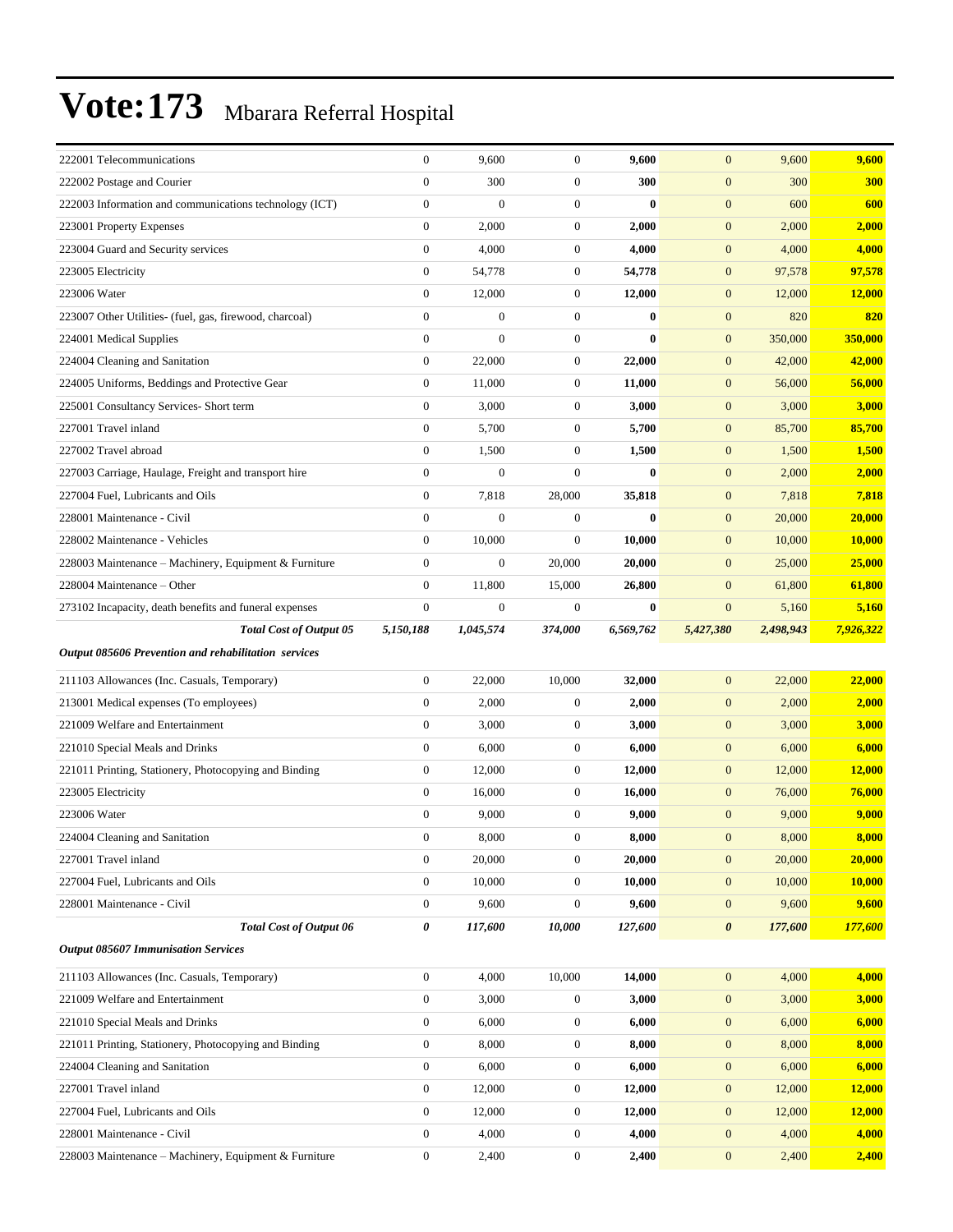| 228004 Maintenance – Other                                | $\mathbf{0}$          | 8,306                   | $\Omega$         | 8,306        | $\mathbf{0}$               | 8,306          | 8,306                   |  |
|-----------------------------------------------------------|-----------------------|-------------------------|------------------|--------------|----------------------------|----------------|-------------------------|--|
| <b>Total Cost of Output 07</b>                            | $\boldsymbol{\theta}$ | 65,706                  | 10,000           | 75,706       | $\boldsymbol{\theta}$      | 65,706         | 65,706                  |  |
| Output 085619 Human Resource Management Services          |                       |                         |                  |              |                            |                |                         |  |
| 221008 Computer supplies and Information Technology (IT)  | $\boldsymbol{0}$      | 2,000                   | $\boldsymbol{0}$ | 2,000        | $\mathbf{0}$               | 2,000          | 2,000                   |  |
| 221011 Printing, Stationery, Photocopying and Binding     | $\mathbf{0}$          | 1,000                   | $\mathbf{0}$     | 1,000        | $\mathbf{0}$               | 1,000          | 1,000                   |  |
| 222001 Telecommunications                                 | $\mathbf{0}$          | 300                     | $\overline{0}$   | 300          | $\mathbf{0}$               | 300            | 300                     |  |
| 227001 Travel inland                                      | $\mathbf{0}$          | 2,400                   | $\overline{0}$   | 2,400        | $\mathbf{0}$               | 2,400          | 2,400                   |  |
| 227004 Fuel, Lubricants and Oils                          | $\boldsymbol{0}$      | 1,338                   | $\boldsymbol{0}$ | 1,338        | $\mathbf{0}$               | 1,338          | 1,338                   |  |
| <b>Total Cost of Output 19</b>                            | $\boldsymbol{\theta}$ | 7,038                   | 0                | 7,038        | $\boldsymbol{\theta}$      | 7,038          | 7,038                   |  |
| <b>Output 085620 Records Management Services</b>          |                       |                         |                  |              |                            |                |                         |  |
| 221008 Computer supplies and Information Technology (IT)  | $\boldsymbol{0}$      | 2,000                   | $\overline{0}$   | 2,000        | $\mathbf{0}$               | 2,000          | 2,000                   |  |
| 221011 Printing, Stationery, Photocopying and Binding     | $\mathbf{0}$          | 1,024                   | $\overline{0}$   | 1,024        | $\mathbf{0}$               | 1,024          | 1,024                   |  |
| 227001 Travel inland                                      | $\mathbf{0}$          | 2,400                   | $\overline{0}$   | 2,400        | $\mathbf{0}$               | 2,400          | 2,400                   |  |
| <b>Total Cost of Output 20</b>                            | $\boldsymbol{\theta}$ | 5,424                   | 0                | 5,424        | $\boldsymbol{\theta}$      | 5,424          | 5,424                   |  |
| <b>Total Cost Of Outputs Provided</b>                     | 5,150,188             | 1,944,862               | 1,370,000        | 8,465,050    | 5,427,380                  | 3,588,231      | 9,015,610               |  |
| <b>Arrears</b>                                            | Wage                  | Non Wage                | AIA              | <b>Total</b> | Wage                       | Non Wage       | <b>Total</b>            |  |
| Output 085699 Arrears                                     |                       |                         |                  |              |                            |                |                         |  |
| 321605 Domestic arrears (Budgeting)                       | $\boldsymbol{0}$      | 49,156                  | $\boldsymbol{0}$ | 49,156       | $\mathbf{0}$               | $\overline{0}$ | $\overline{\mathbf{0}}$ |  |
| 321608 General Public Service Pension arrears (Budgeting) | $\mathbf{0}$          | $\theta$                | $\overline{0}$   | $\bf{0}$     | $\mathbf{0}$               | 886,816        | 886,816                 |  |
| 321614 Electricity arrears (Budgeting)                    | $\mathbf{0}$          | 112,354                 | $\overline{0}$   | 112,354      | $\mathbf{0}$               | 235,030        | 235,030                 |  |
| <b>Total Cost of Output 99</b>                            | 0                     | 161,510                 | 0                | 161,510      | $\boldsymbol{\theta}$      | 1,121,847      | 1,121,847               |  |
| <b>Total Cost Of Arrears</b>                              | $\bf{0}$              | 161,510                 | $\bf{0}$         | 161,510      | $\bf{0}$                   | 1,121,847      | 1,121,847               |  |
| <b>Total Cost for SubProgramme 01</b>                     | 5,150,188             | 2,106,373               | 1,370,000        | 8,626,560    | 5,427,380                  | 4,710,077      | 10,137,457              |  |
| <b>Total Excluding Arrears</b>                            | 5,150,188             | 1,944,862               | 1,370,000        | 8,465,050    | 5,427,380                  | 3,588,231      | 9,015,610               |  |
| SubProgramme 02 Mbarara Referral Hospital Internal Audit  |                       |                         |                  |              |                            |                |                         |  |
| Thousand Uganda Shillings                                 |                       | 2018/19 Approved Budget |                  |              | 2019/20 Approved Estimates |                |                         |  |
| <b>Outputs Provided</b>                                   | Wage                  | Non Wage                | <b>AIA</b>       | <b>Total</b> | Wage                       | Non Wage       | <b>Total</b>            |  |

*Output 085605 Hospital Management and support services*

| ompur 000000 1105pmm munus ement unu support services    |              |        |                |        |                           |        |
|----------------------------------------------------------|--------------|--------|----------------|--------|---------------------------|--------|
| 221007 Books, Periodicals & Newspapers                   | $\mathbf{0}$ | 1,320  | $\mathbf{0}$   | 1,320  | 1,320<br>$\mathbf{0}$     | 1,320  |
| 221008 Computer supplies and Information Technology (IT) | $\theta$     | 600    | $\theta$       | 600    | 600<br>$\mathbf{0}$       | 600    |
| 221009 Welfare and Entertainment                         | $\mathbf{0}$ | 820    | $\mathbf{0}$   | 820    | 820<br>$\mathbf{0}$       | 820    |
| 221011 Printing, Stationery, Photocopying and Binding    | $\mathbf{0}$ | 2,000  | $\theta$       | 2,000  | $\mathbf{0}$<br>2,000     | 2,000  |
| 222001 Telecommunications                                | $\mathbf{0}$ | 600    | $\theta$       | 600    | $\mathbf{0}$<br>600       | 600    |
| 227001 Travel inland                                     | $\theta$     | 5,500  | $\theta$       | 5,500  | $\boldsymbol{0}$<br>5,500 | 5,500  |
| 227004 Fuel, Lubricants and Oils                         | $\mathbf{0}$ | 5,160  | $\overline{0}$ | 5,160  | $\overline{0}$<br>5,160   | 5,160  |
| <b>Total Cost of Output 05</b>                           | 0            | 16,000 | 0              | 16,000 | 16,000<br>0               | 16,000 |
| <b>Total Cost Of Outputs Provided</b>                    | $\bf{0}$     | 16,000 | $\bf{0}$       | 16,000 | 16,000<br>$\bf{0}$        | 16,000 |
| <b>Total Cost for SubProgramme 02</b>                    | $\mathbf{0}$ | 16,000 | $\mathbf{0}$   | 16,000 | 16,000<br>$\bf{0}$        | 16,000 |
| <b>Total Excluding Arrears</b>                           | $\mathbf{0}$ | 16,000 | $\theta$       | 16,000 | $\mathbf{0}$<br>16,000    | 16,000 |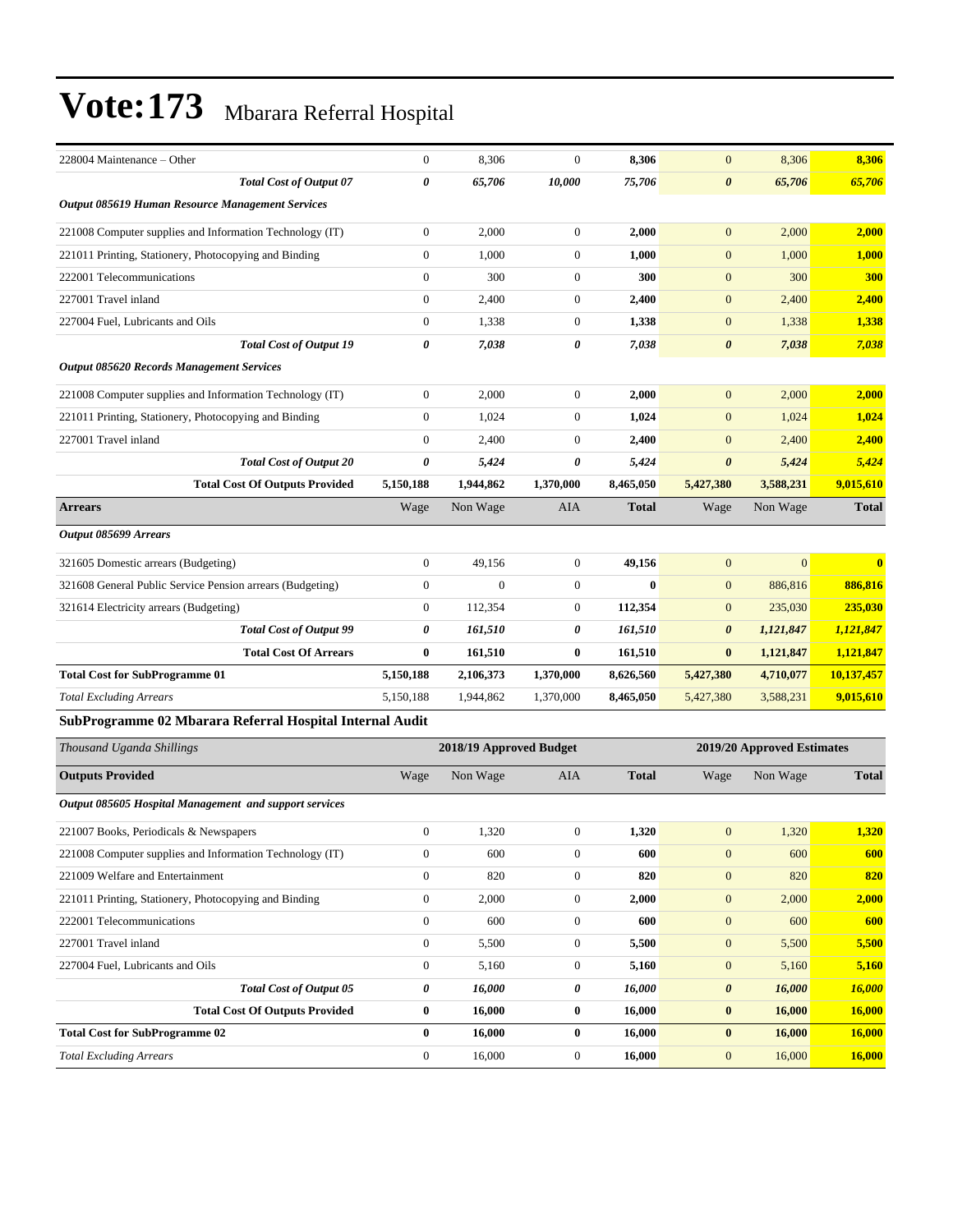#### **SubProgramme 03 Mbarara Regional Maintenance Workshop**

| Thousand Uganda Shillings                              |              | 2018/19 Approved Budget |              |              | 2019/20 Approved Estimates |          |              |  |
|--------------------------------------------------------|--------------|-------------------------|--------------|--------------|----------------------------|----------|--------------|--|
| <b>Outputs Provided</b>                                | Wage         | Non Wage                | <b>AIA</b>   | <b>Total</b> | Wage                       | Non Wage | <b>Total</b> |  |
| Output 085605 Hospital Management and support services |              |                         |              |              |                            |          |              |  |
| 211103 Allowances (Inc. Casuals, Temporary)            | $\mathbf{0}$ | $\mathbf{0}$            | $\theta$     | $\mathbf{0}$ | $\mathbf{0}$               | 3,000    | 3,000        |  |
| 221002 Workshops and Seminars                          | $\mathbf{0}$ | $\boldsymbol{0}$        | $\Omega$     | $\bf{0}$     | $\mathbf{0}$               | 2,000    | 2,000        |  |
| 221003 Staff Training                                  | $\mathbf{0}$ | $\boldsymbol{0}$        | $\Omega$     | $\mathbf{0}$ | $\mathbf{0}$               | 2,000    | 2,000        |  |
| 227001 Travel inland                                   | $\mathbf{0}$ | $\mathbf{0}$            | $\theta$     | $\bf{0}$     | $\mathbf{0}$               | 3,000    | 3,000        |  |
| 228003 Maintenance – Machinery, Equipment & Furniture  | $\mathbf{0}$ | $\mathbf{0}$            | $\theta$     | $\bf{0}$     | $\mathbf{0}$               | 50,000   | 50,000       |  |
| <b>Total Cost of Output 05</b>                         | 0            | 0                       | 0            | 0            | $\boldsymbol{\theta}$      | 60,000   | 60,000       |  |
| <b>Total Cost Of Outputs Provided</b>                  | $\bf{0}$     | $\bf{0}$                | $\bf{0}$     | $\bf{0}$     | $\bf{0}$                   | 60,000   | 60,000       |  |
| <b>Total Cost for SubProgramme 03</b>                  | $\mathbf{0}$ | $\bf{0}$                | $\mathbf{0}$ | $\mathbf{0}$ | $\bf{0}$                   | 60,000   | 60,000       |  |
| <b>Total Excluding Arrears</b>                         | $\mathbf{0}$ | $\mathbf{0}$            | $\theta$     | $\bf{0}$     | $\mathbf{0}$               | 60,000   | 60,000       |  |
| <b>Development Budget Estimates</b>                    |              |                         |              |              |                            |          |              |  |

#### **Project 1004 Mbarara Rehabilitation Referral Hospital**

| Thousand Uganda Shillings                                              |                               | 2018/19 Approved Budget |                |              | 2019/20 Approved Estimates    |                       |                       |  |
|------------------------------------------------------------------------|-------------------------------|-------------------------|----------------|--------------|-------------------------------|-----------------------|-----------------------|--|
| <b>Capital Purchases</b>                                               | <b>GoU Dev't External Fin</b> |                         | <b>AIA</b>     | <b>Total</b> | <b>GoU</b> Dev't External Fin |                       | <b>Total</b>          |  |
| Output 085675 Purchase of Motor Vehicles and Other Transport Equipment |                               |                         |                |              |                               |                       |                       |  |
| 312201 Transport Equipment                                             | 400,000                       | $\mathbf{0}$            | $\mathbf{0}$   | 400,000      | $\overline{0}$                | $\mathbf{0}$          | $\mathbf{0}$          |  |
| Total Cost Of Output 085675                                            | 400,000                       | 0                       | 0              | 400,000      | $\boldsymbol{\theta}$         | $\boldsymbol{\theta}$ | $\boldsymbol{\theta}$ |  |
| Output 085680 Hospital Construction/rehabilitation                     |                               |                         |                |              |                               |                       |                       |  |
| 312101 Non-Residential Buildings                                       | 700,000                       | $\overline{0}$          | $\overline{0}$ | 700,000      | 300,000                       | $\mathbf{0}$          | 300,000               |  |
| Total Cost Of Output 085680                                            | 700,000                       | 0                       | 0              | 700,000      | 300,000                       | $\boldsymbol{\theta}$ | 300,000               |  |
| Output 085681 Staff houses construction and rehabilitation             |                               |                         |                |              |                               |                       |                       |  |
| 312102 Residential Buildings                                           | 178,000                       | $\overline{0}$          | $\overline{0}$ | 178,000      | 600,000                       | $\mathbf{0}$          | 600,000               |  |
| Total Cost Of Output 085681                                            | 178,000                       | 0                       | 0              | 178,000      | 600,000                       | $\boldsymbol{\theta}$ | 600,000               |  |
| Output 085683 OPD and other ward construction and rehabilitation       |                               |                         |                |              |                               |                       |                       |  |
| 312101 Non-Residential Buildings                                       | 300,000                       | $\overline{0}$          | $\mathbf{0}$   | 300,000      | 378,000                       | $\overline{0}$        | 378,000               |  |
| Total Cost Of Output 085683                                            | 300,000                       | 0                       | 0              | 300,000      | 378,000                       | $\boldsymbol{\theta}$ | 378,000               |  |
| <b>Total Cost for Capital Purchases</b>                                | 1,578,000                     | $\mathbf{0}$            | $\overline{0}$ | 1,578,000    | 1,278,000                     | $\mathbf{0}$          | 1,278,000             |  |
| <b>Total Cost for Project: 1004</b>                                    | 1,578,000                     | $\overline{0}$          | $\overline{0}$ | 1,578,000    | 1,278,000                     | $\overline{0}$        | 1,278,000             |  |
| <b>Total Excluding Arrears</b>                                         | 1.578.000                     | $\overline{0}$          | $\mathbf{0}$   | 1,578,000    | 1,278,000                     | $\mathbf{0}$          | 1,278,000             |  |
| Dariant 1470 Leathertonal Cennant to Mhonone, Darianal Hamital.        |                               |                         |                |              |                               |                       |                       |  |

#### **Project 1479 Institutional Support to Mbarara Regional Hospital**

| Thousand Uganda Shillings                          | 2018/19 Approved Budget       |                  |            |              | 2019/20 Approved Estimates    |                       |              |
|----------------------------------------------------|-------------------------------|------------------|------------|--------------|-------------------------------|-----------------------|--------------|
| <b>Capital Purchases</b>                           | <b>GoU</b> Dev't External Fin |                  | <b>AIA</b> | <b>Total</b> | <b>GoU</b> Dev't External Fin |                       | <b>Total</b> |
| <b>Output 085685 Purchase of Medical Equipment</b> |                               |                  |            |              |                               |                       |              |
| 312212 Medical Equipment                           | 400,000                       | $\boldsymbol{0}$ | 30,000     | 430,000      | 400,000                       | $\overline{0}$        | 400,000      |
| Total Cost Of Output 085685                        | 400,000                       | 0                | 30,000     | 430,000      | 400,000                       | $\boldsymbol{\theta}$ | 400,000      |
| <b>Total Cost for Capital Purchases</b>            | 400,000                       | $\boldsymbol{0}$ | 30,000     | 430,000      | 400,000                       | $\overline{0}$        | 400,000      |
| <b>Total Cost for Project: 1479</b>                | 400,000                       | $\Omega$         | 30,000     | 430,000      | 400,000                       | $\Omega$              | 400,000      |
| <b>Total Excluding Arrears</b>                     | 400,000                       | $\boldsymbol{0}$ | 30,000     | 430,000      | 400,000                       | $\overline{0}$        | 400,000      |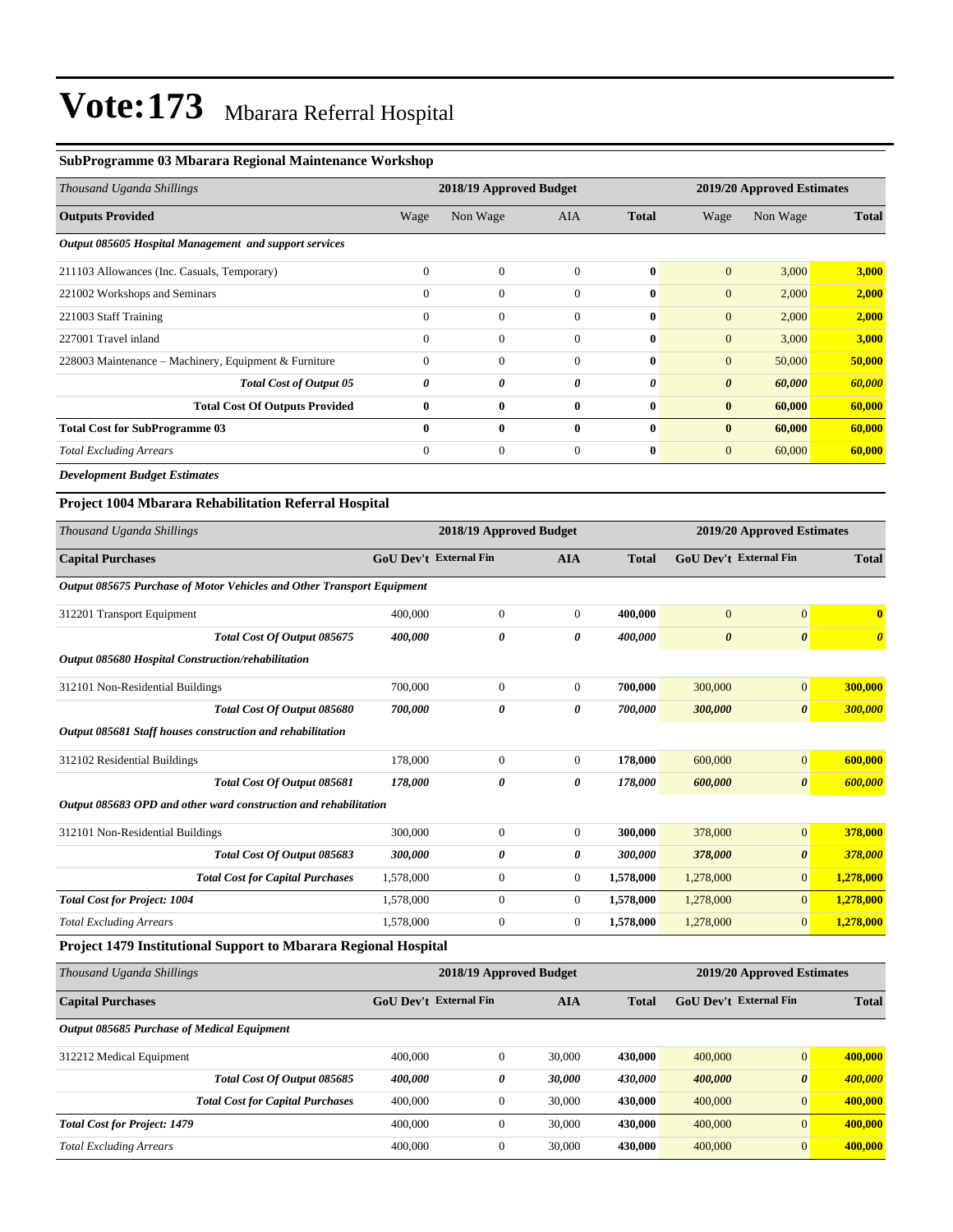|                                    | GoU       | <b>External Fin</b> | <b>AIA</b> | <b>Total</b> | GoU        | <b>External Fin</b>  | <b>Total</b> |
|------------------------------------|-----------|---------------------|------------|--------------|------------|----------------------|--------------|
| <b>Total Cost for Programme 56</b> | 9,250,560 | $\bf{0}$            | 1.400.000  | 10.650.560   | 11,891,457 | $\mathbf{0}$         | 11,891,457   |
| <b>Total Excluding Arrears</b>     | 9.089.050 | $\mathbf{0}$        | 1.400.000  | 10.489,050   | 10.769.610 | $\overline{0}$       | 10,769,610   |
|                                    | GoU       | <b>External Fin</b> | <b>AIA</b> | <b>Total</b> | GoU        | <b>External Fin.</b> | <b>Total</b> |
| <b>Grand Total for Vote 173</b>    | 9,250,560 | 0                   | 1.400.000  | 10.650.560   | 11,891,457 | $\bf{0}$             | 11,891,457   |
| <b>Total Excluding Arrears</b>     | 9,089,050 | $\overline{0}$      | 1,400,000  | 10,489,050   | 10,769,610 | $\overline{0}$       | 10,769,610   |